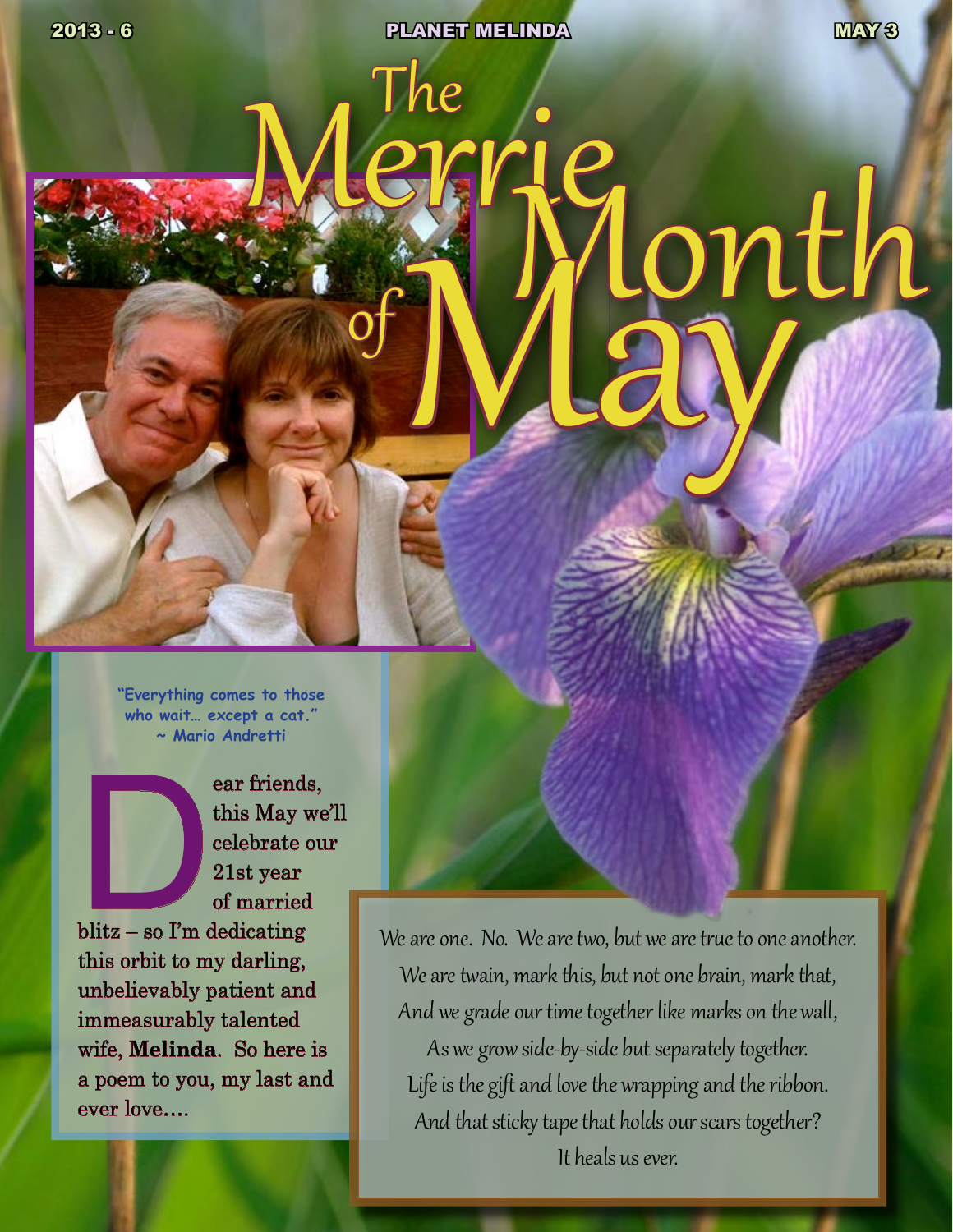#### "Weather is predicted for tomorrow, with skies overhead." ~ **The Firesign Theatre**

# GOOD GUY GONE BAD?

Everyone sensed that **Tamarian Tsarnaev** was becoming radicalized and felt alienated from his fellow Americans and even his fellow Muslims, who were ready to ban him from their Cambridge Mosque for unseemly behavior, but his younger brother **Djokhar** was a beloved "joker" to his college pals, who were shocked to learn of his role in the horrific Boston bombings. One former wrestling teammate

summed it up this way, from an article in the *LA Times*: "I know he's a bad guy, but for me, he's still a good guy."

Djohkar's tweets show a playful sense of humor: "Studying," he observed, "is a combination of the words 'student' and 'dying,'" and he said, "I hate these college desks – way too small to sleep on." He described his worldview as "Muslim" but his life goal as "career and money."

And as *The Onion* concluded, in a painful, pithy piece, "Maybe I should have said no to my brother."

> "We know what we are, but not what we may be." ~ **William Shakespeare**

# LAYING DOWN THE LAW

A student is looking for a place to sit in a crowded school library. He spies a cute girl and says, "Do you mind if I sit beside you?" The girl replies loudly, "GET AWAY FROM ME, BOZO! I'D NEVER SLEEP WITH YOU!" All the students in the library stared at the guy who turned beet red and quickly moved to another table. But after a couple

THROUGHOUT THE 'PLANET,' CLICKING BOLD, DARK RED TYPE OPENS A RELATED INTERNET LINK.

of minutes, the girl sidled quietly over to the guy's table and said softly with a giggle, "I study psychology, and I know what a man is thinking. I'll bet you felt embarrassed, right?"

The young man then exclaimed loudly, "500 BUCKS FOR ONE NIGHT?

THAT 'S OUTRAGEOUS!" All the people in the library looked at the girl in shock! And then the guy whispered in her ear: "I study law, and I know how to screw people."

"That's cool," said the attractive coed, "but you're still not gonna screw me…"

"I never hold a grudge. After I get even with the son of a bitch, I forget all about it." ~ **W. C. Fields**

## END OF AN EAR-A

My friend **Harry Shearer** will no longer be heard on local KCRW radio. Here's what transpired in his own words:

*Some relationships endure; some end. I've just finished celebrating the 20th anniversary of my wedding to Judith* 



*Owen. We're staying together. On the other hand, Le Show is leaving KCRW Radio. Not of my volition. On Monday, April 15, I had an Income Tax Day to remember. I was invited to hear a "proposal" from the general manager of KCRW. The proposal was, in fact, a notice of*  a fait accompli. Le Show *was being cancelled from the airwaves–something I had suspected might be the nature of the proposal, but the surprise was the timing: "effective immediately." Thus does public radio, in one more small way, come to resemble ever more closely commercial radio's way of doing business.*

*In fairness, KCRW gave me a weekly hour for nearly 30 years, and our deal was simple: they got my program for free, and they left me completely alone. That deal is over.* Le Show *will continue to air on the many wonderful affiliated radio stations around the country, and on our outlets overseas. It will continue as a* **[podcast](http://harryshearer.com/le-show/)***, as well. And I'm in the process of seeking an alternative broadcast outlet in Los Angeles.*

**n** CONTINUED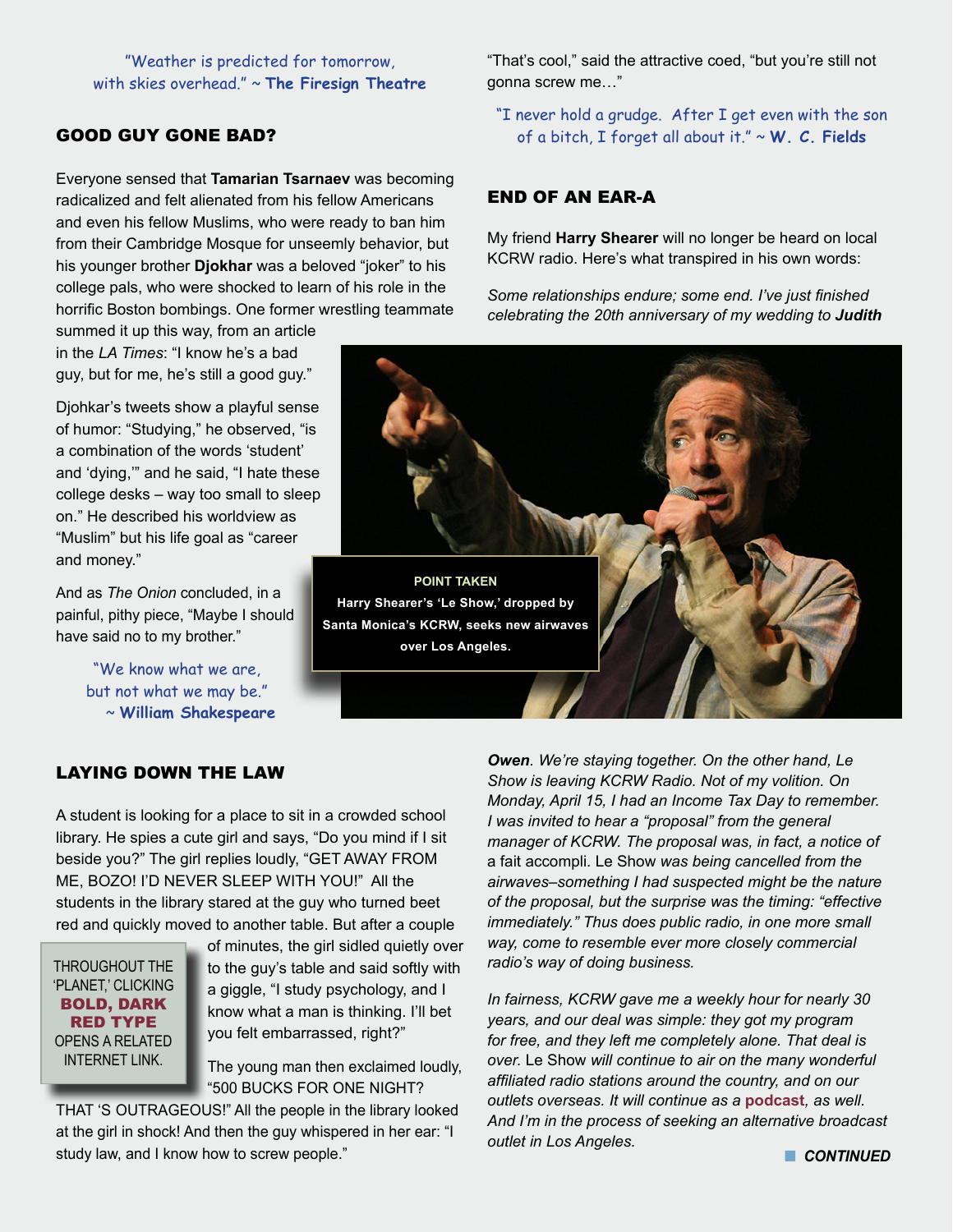*I'm not saying I haven't thought about ending the series. I think about it every week as I contemplate another Saturday with no idea yet of what I'll do on Sunday. But, nearly halfway through the 30th year of the broadcast, I know there's much more to say, and, sadly, much more information that isn't being shared with the audience anywhere else on the dial.*

Le Show *was not the only victim of management's ax last weekend. But Tom Schnabel, the architect of the station's longtime "eclectic" music format, was allowed to say goodbye on air. I was not, because, management said, I have "a national platform." I guess this is it.*

Or, as says the **Firesign Theatre**, who have experienced our own share of similar treatment over the decades: "Radio is a heartbreak." STAY TUNED...

"To succeed in life you need three things: a wishbone, a backbone, and a funny bone." ~ **Reba McEntire**

#### DRONE ONE

I've decided that NRA stands for "NUTS RUN AMERICA," especially after hearing **Rand "The Ranter" Paul**'s latest drone about drones on **Faux News**: "I've never argued



against any technology being used when you have an imminent threat, an active crime going on," he bravely asserted. "If someone comes out of a liquor store with a weapon and fifty dollars in cash, I don't care if a drone

kills him or a policeman kills him… I'm just not for surveillance when there's not probable cause."

So, the **Tea Party**'s pretty boy, Paul, who filibustered against using drones on American soil, now supports using drones on American soil. Oh, Brother, where art thou?

"Before you speak, ask yourself, is it kind, is it necessary, is it true, does it improve on the silence." ~ **Sai Baba**

NO NOOSE IS GOOD NOOSE

"News is toxic to your body," writes *The Guardian*'s **Rolf Dobelli**. "It constantly triggers the limbic system. Panicky stories spur the release of cascades of glucocorticoid (cortisol). This deregulates your immune system and inhibits the release of growth hormones. In other words, your body finds itself in a state of chronic stress. High glucocorticoid levels cause impaired digestion, lack of growth (cell, hair, bone), nervousness and susceptibility to infections. The other potential side effects include fear, aggression, tunnel-vision and desensitization…

"News stories are overwhelmingly about things you cannot influence. The daily repetition of news about things we can't act upon makes us passive. It grinds us down until we adopt a worldview that is pessimistic, desensitized, sarcastic, and fatalistic. The scientific term is "learned helplessness." It's a bit of a stretch, but I would not be surprised if news consumption, at least partially contributes to the widespread disease of depression.

"News is bad for you – and giving up reading it will make you happier." So stop NOW!

"Almost all of the stress in my life could be avoided if my brain wasn't 10 times louder than my heart." **~ Bill Larkin**

#### END OF AN E-RA

Not only did we lose **Harry Shearer** this month, but the prolific **Eddie Deezen** sent out his final e-blast on the last day of April, so we lost yet another "April Fool." For

decades, this witty man has sent out daily messages to a loyal list of friends, offering an astounding array of original quotes, facts, trivia, pictures and miscellanea

**NO FOOLING Eddie Deezen, left and right at right, leaves the e-waves for more action.**

> covering topics ranging from his own personal life to revealing tales of personal heroes in popular and historical culture. It became a familiar feast that we savored every morning, like bacon – but now it, too, has ended. **Note that CONTINUED**

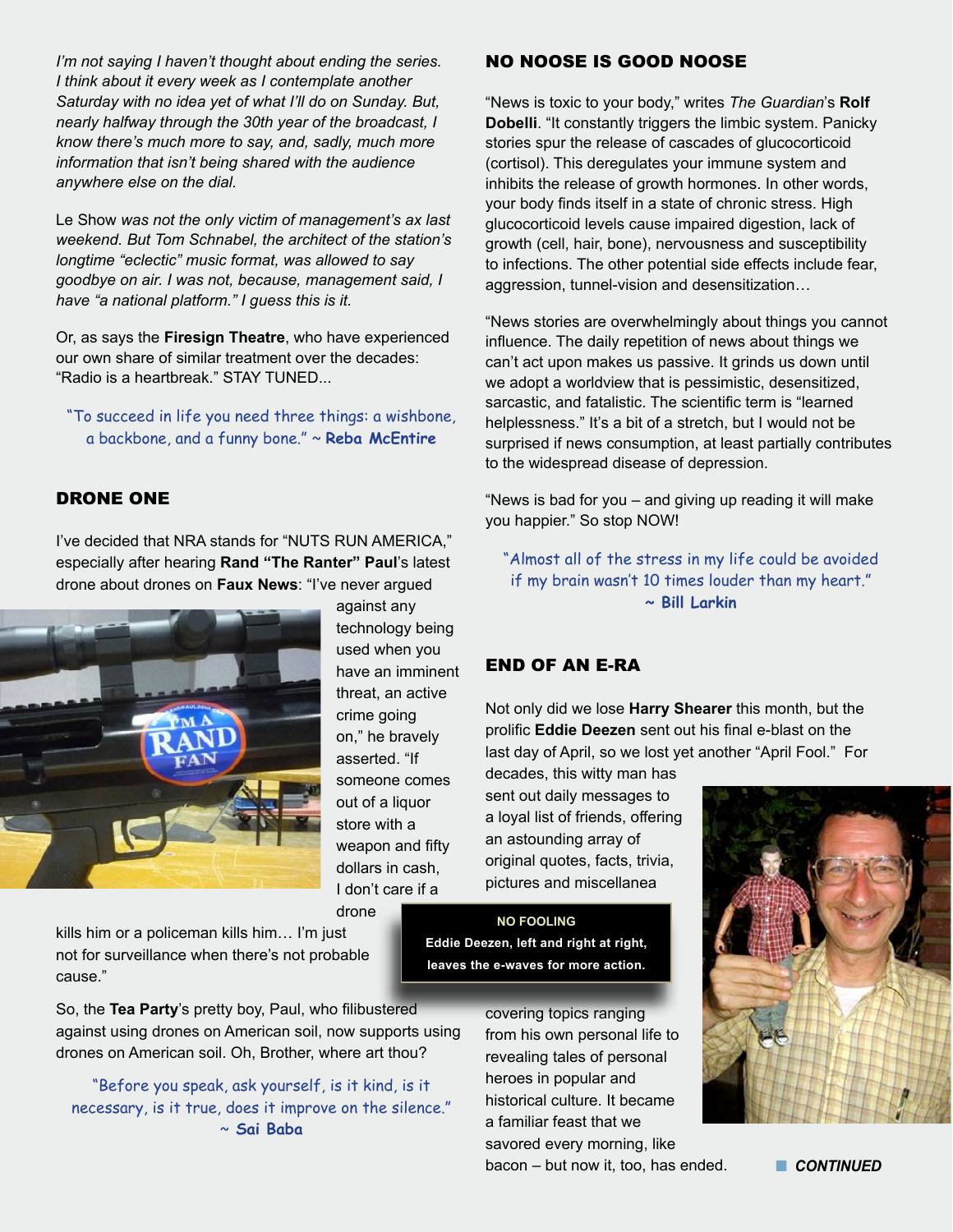We can still follow Eddie's adventures and observations on **Facebook**, but his life has become, thankfully, too busy to continue this amazing obsession. I will particularly miss his marvelous musings because, as you Planeteers know, I have credited him endlessly for many of **Phil's Phunny Phacts** and other quotes, based on his postings.

Eddie -- we thank you sincerely and will miss you dearly, but you will endure. The question is, can *we*, without you?

"The custom of serving a slice of lemon with fish dates back to the Middle Ages. It was believed that if a person accidentally swallowed a fish bone, the lemon juice would dissolve it." ~ **Eddie Deezen**

### GUN, BUT NOT FORGOTTEN

Regardless of the public's perception, gun control laws may have actually been stricter back in the 19th and early 20th Century than they are now, especially in the West… Even places as wild as **Dodge City** posted signs that read, "The carrying of firearms is strictly prohibited." In fact, the gunfight at the O.K. Corral was caused by one gang being unwilling to abide by the anti-firearm rule of **Tombstone**.

But it's not like the six-shooter of the time was very dangerous anyway. They didn't even use regular bullets like they currently do, instead opting for the so-called "cap-and-ball" system that was little more than a marble

launched by black powder. It had an effective range of maybe 50 feet. The "Adams," one of the first revolvers introduced at the time and a hallmark weapon of the era, would burn the living hell out of your hand while launching the bullet. So you had to be really sure you wanted to shoot that dude…

Shotguns and rifles were the preferred weapons, (thank you, **Biden**) having both the power and the range to put down a mountain lion or a card-cheating SOB. But who would ever want to watch a Western where cowboys were meeting at high

noon to shoot each other in the face with huge shotguns?

# A FART ON YOU, DR. PROCTOR

**[Doctor Proctor's Fart Powder](http://www.amazon.com/gp/product/1416979735/ref=as_li_ss_tl?ie=UTF8&tag=litforkid-20&linkCode=as2&camp=1789&creative=390957&creativeASIN=1416979735)** is a children's book written by Norwegian mystery writer **Jo Nesbo** in which two kids, Nilly and Lisa, have adventures, aided by their nutty inventor neighbor, **Dr. Proctor**, who has created a fantabulous non-noisome Farting Powder, in regular and

"Fartonaut" strength which can blast you into space! I'm getting a copy to read to my grandkids and looking forward to the next book – *Dr. Proctor's Fart Powder: Bubble in the Bathtub*.

And speaking of Proctors, not only might I be related to Salem farmer **John Proctor** in **Arthur Miller**'s *The Crucible*, due to open at **[Antaeus](http://www.antaeus.org/)** this month, but one of the young girls in the cast has revealed that she is a direct descendant of **Marshall Herrick**, who



illustrates by mike Lowers

plays a prominent role in the history of the witch trials. And



yet another person in the production is descended from **Thomas Putnam**, who my character, **Giles Corey** claimed was "killing his neighbors for their land" by denouncing them as witches and warlocks.

And Giles, whose wife was among the many hanged, was pressed to death by heavy rocks (*left)* without ever admitting he was a

From *[Ridiculous Myths Everyone Believes About the](http://www.cracked.com/article_20372_5-ridiculous-myths-everyone-believes-about-wild-west.html)  [Old West](http://www.cracked.com/article_20372_5-ridiculous-myths-everyone-believes-about-wild-west.html)* by **J. Wisniewski** and **Kevin Nakamura**

"If cavemen had Twitter we would still not have fire." ~ **Andy Borowitz**

warlock himself, although accused, and thus did not have to forfeit his land. His last words were, "More weight!"

"Nothing is so soothing to our self-esteem as to find our bad traits in our forebears. It seems to absolve us." ~ Historian **Van Wyck Brooks**

**n** CONTINUED